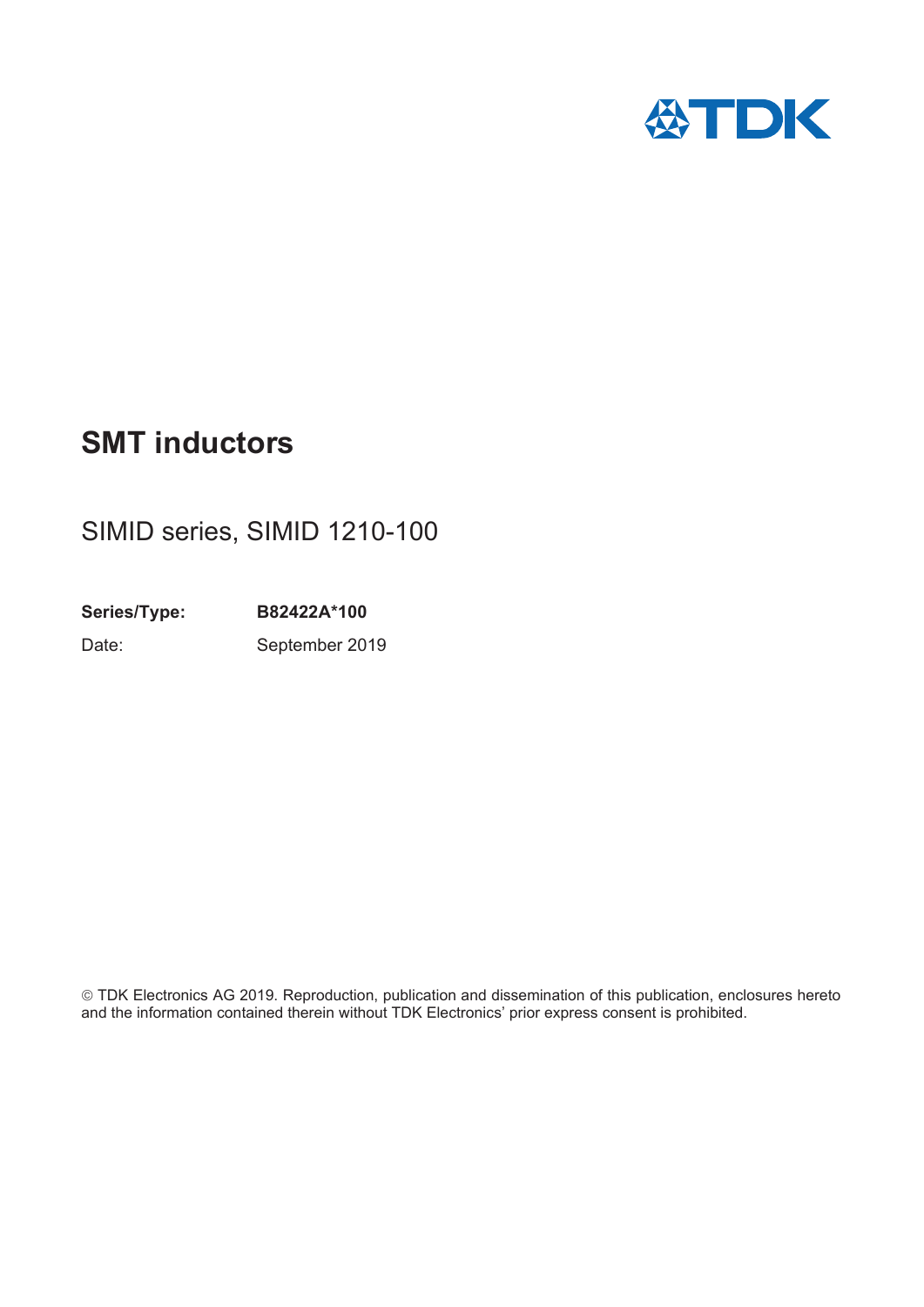

**SMT inductors, SIMID series B82422A\*100** 

# **SIMID 1210-100**

**SMD** 

**Size 1210 (EIA) or 3225 (IEC) Rated inductance 0.0082 ... 100 μH Rated current 65 ... 800 mA**

# **Construction**

- Ceramic or ferrite core
- Laser-welded winding
- Flame-retardant molding

## **Features**

- Temperature range up to  $+145$  °C
- High Q factor
- High resonance frequency
- Qualified to AEC-Q200
- Suitable for lead-free reflow soldering as referenced in JEDEC J-STD 020D
- RoHS-compatible

## **Applications**

- Filtering of supply voltages, coupling, decoupling
- Antenna systems
- Automotive electronics
- Telecommunications
- Consumer and data processing equipment
- Industrial electronics

## **Terminals**

- Base material CuSn6
- **Layer composition Cu, Ag, Sn (lead-free)**<sup>1)</sup>
- Electro-plated

## **Marking**

- Marking on component: Manufacturer, L value (in nH), tolerance of L value (coded), date of manufacture (YWWD)
- Minimum data on reel: Manufacturer, ordering code, L value, quantity, date of packing

## **Delivery mode and packing units**

- 8-mm blister tape, wound on 180-mm or 330-mm  $\varnothing$  reel
- Packing units: 180-mm reel: 2000 pcs./reel 330-mm reel: 8000 pcs./reel
- 1) Ni-barrier-plated terminals on request (B82422A\*150).





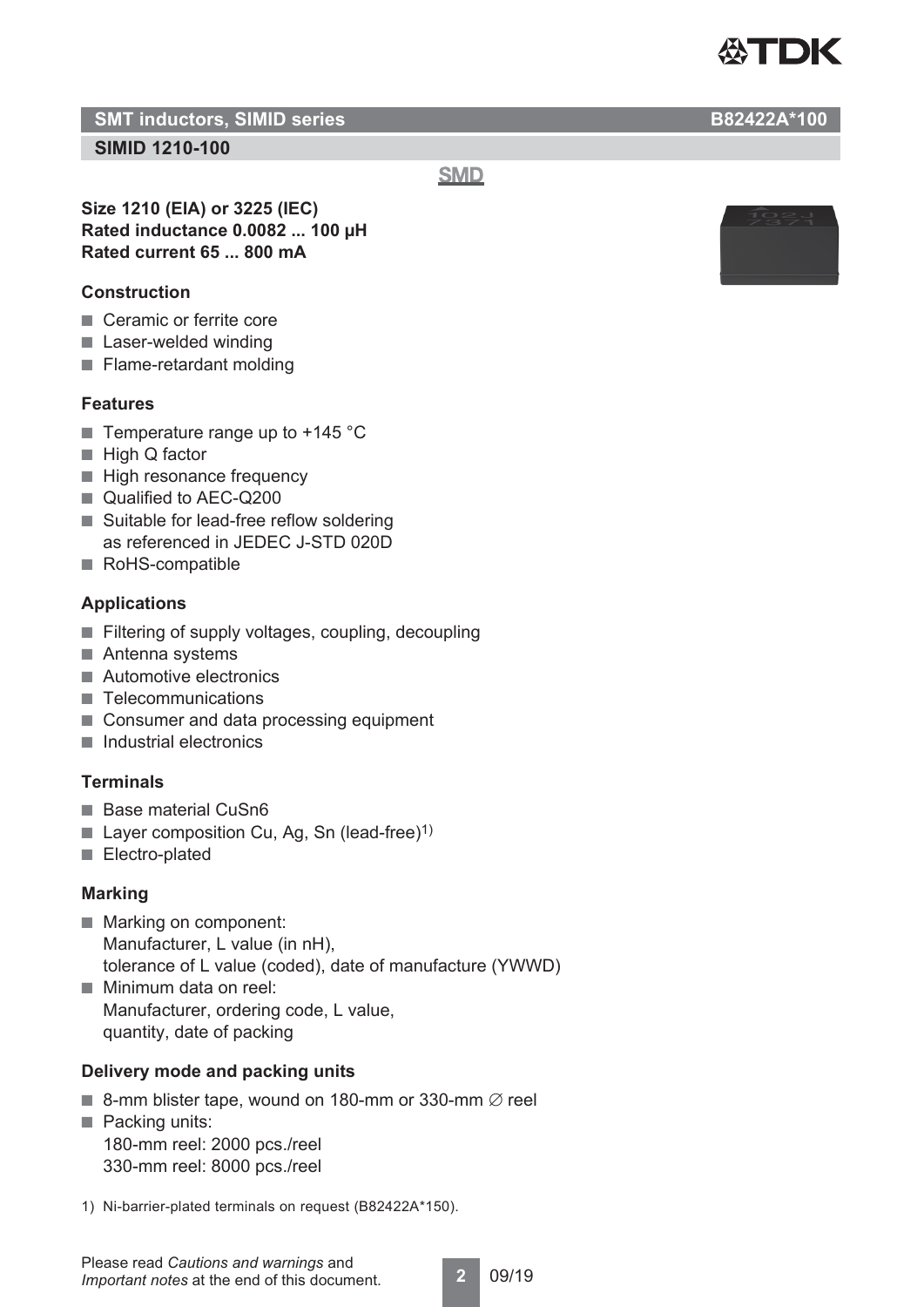# **公TDK**

# **SMT inductors, SIMID series B82422A\*100**

# **SIMID 1210-100**

**SMD** 

# **Dimensional drawing and layout recommendation**





| 27 | 1.15 | -21 | 4.4 |
|----|------|-----|-----|

1) Soldering area

IND0073-6-E

 $0.4 \text{ min}^{1}$ 



# **Taping and packing**

# Blister tape Reel





## Dimensions in mm

|                | 180 mm reel       | 330 mm reel        |
|----------------|-------------------|--------------------|
| A              | $180.0 + 0/-3$    | $330.0 \pm 2.0$    |
| C              | $13.0 + 0.5/-0.2$ | $13.0 + 0.5/-0.2$  |
| N              | 60.0 $\pm$ 1.0    | $75.0 + 1.0 - 3.0$ |
| $W_1$          | $8.4 + 1.5/-0$    | $8.4 + 1.5/-0$     |
| $\mathsf{W}_2$ | 14.4 max          | 14.4 max           |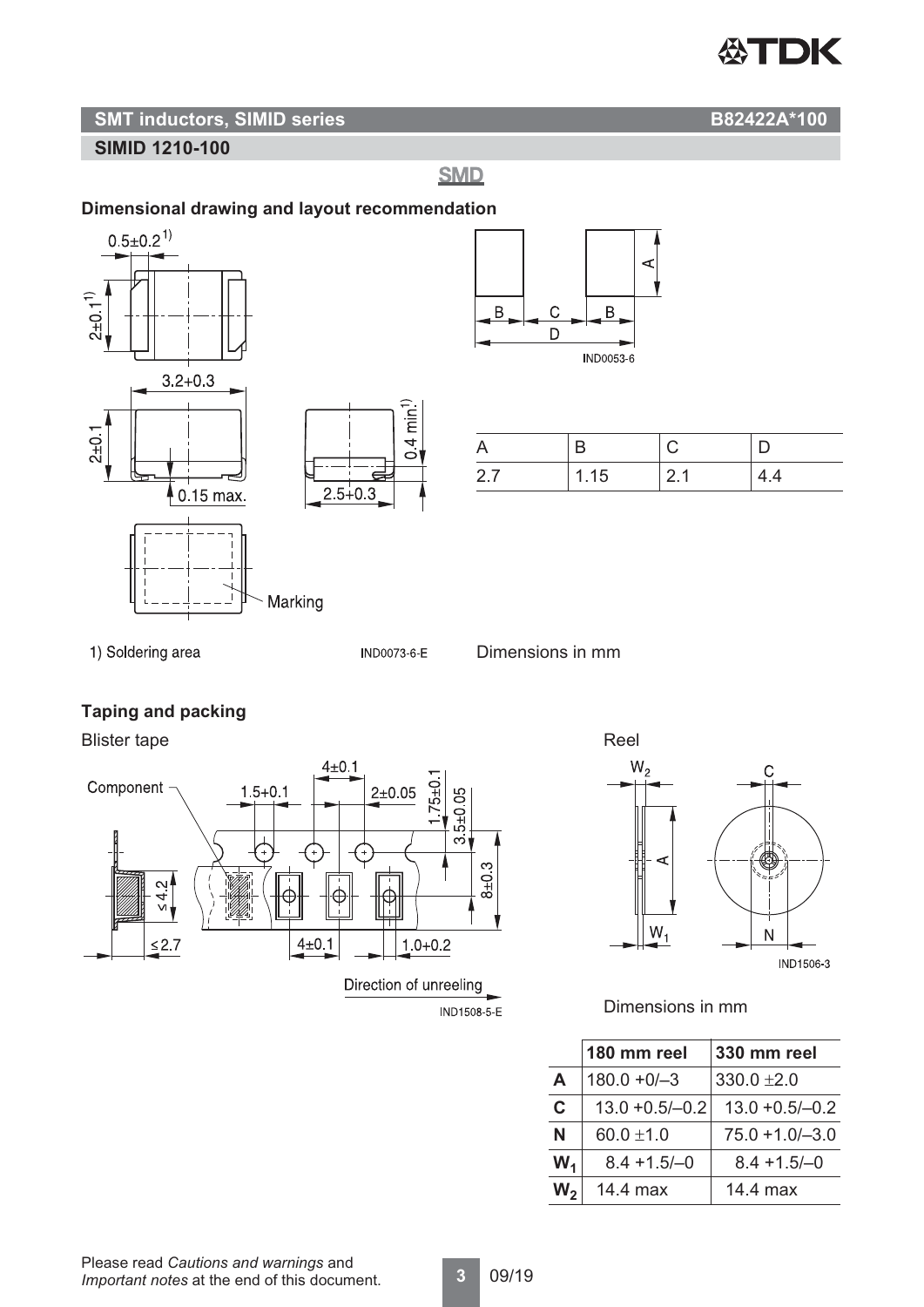

# **SMT inductors, SIMID series B82422A\*100**

# **SIMID 1210-100**

# **SMD**

# **Technical data and measuring conditions**

| Rated inductance $L_R$            | Measured with impedance analyzer Agilent 4294A or<br>equivalent at frequency $f_1$ , 0.1 V, +20 °C                                          |
|-----------------------------------|---------------------------------------------------------------------------------------------------------------------------------------------|
| $Q$ factor $Q_{min}$              | Measured with impedance analyzer Agilent 4294A or<br>equivalent at frequency $f_{\Omega}$ , +20 °C                                          |
| Rated temperature $T_R$           | $+125$ °C                                                                                                                                   |
| Rated current $I_R$               | Maximum permissible DC with inductance decrease<br>$\Delta L/L_0 \leq 10\%$ and temperature increase<br>of $\leq$ 20 K at rated temperature |
| Self-resonance frequency fres.min | Measured with impedance analyzer Agilent E4991A /<br>network analyzer Agilent E8362B or equivalent at +20 °C                                |
| DC resistance $R_{\text{max}}$    | Measured at +20 °C                                                                                                                          |
| Solderability (lead-free)         | Sn95.5Ag3.8Cu0.7: +(245 $\pm$ 5) °C, (5 $\pm$ 0.3) s<br>Wetting of soldering area $\geq 90\%$<br>(based on IEC 60068-2-58)                  |
| Resistance to soldering heat      | +260 °C, 40 s (as referenced in JEDEC J-STD 020D)                                                                                           |
| Climatic category                 | 55/150/56 (to IEC 60068-1)                                                                                                                  |
| Storage conditions                | Mounted: $-55$ °C  +150 °C<br>Packaged: $-25$ °C  +40 °C, $\leq$ 75% RH                                                                     |
| Weight                            | Approx. 50 mg                                                                                                                               |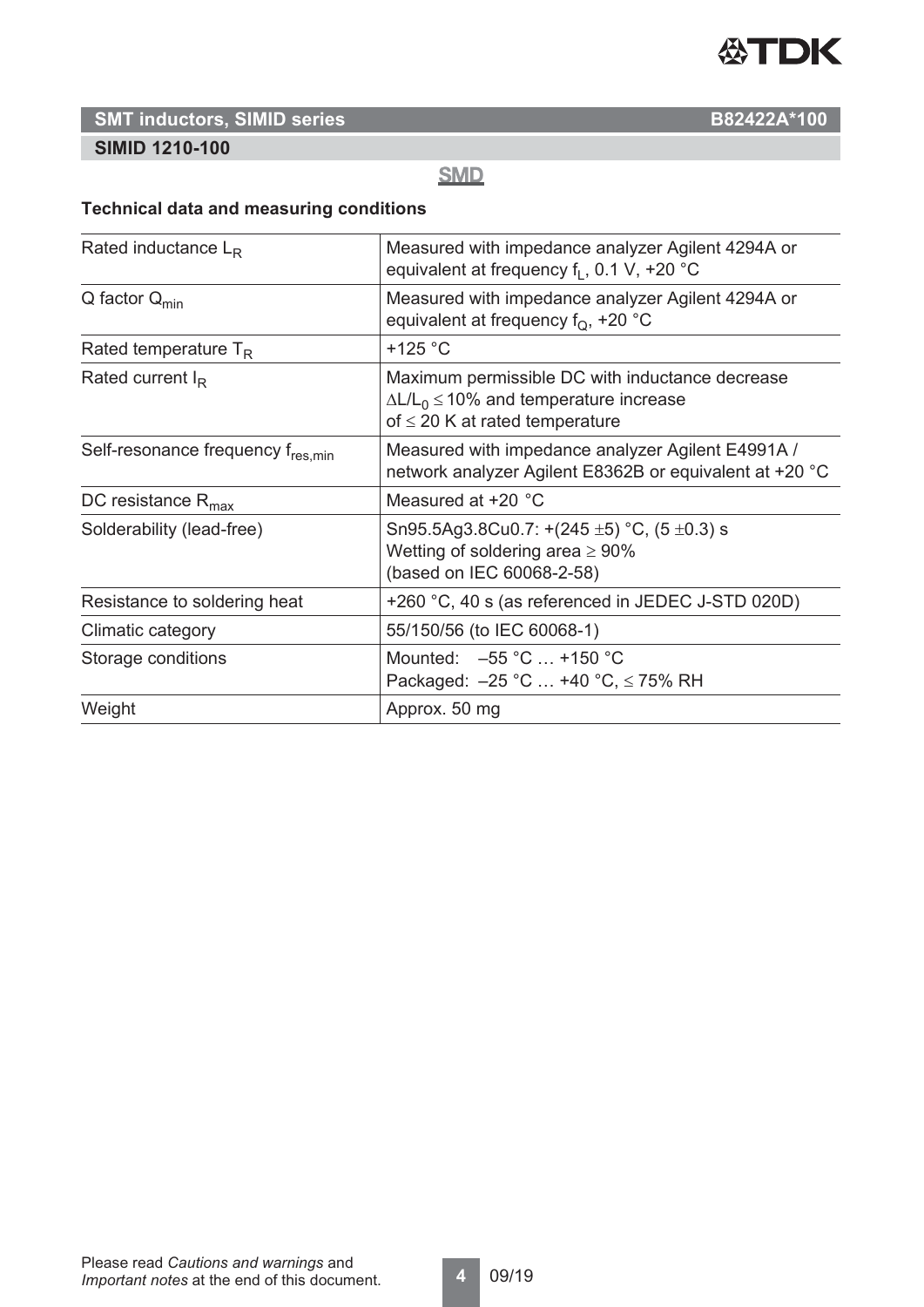# **公TDK**

# **SMT inductors, SIMID series B82422A\*100**

# **SIMID 1210-100**

**SMD** 

# **Characteristics and ordering codes**

| $L_R$                  | <b>Tolerance</b>        | $f_1$      | $\mathsf{Q}_{\mathsf{min}}$ | $f_{\rm O}$ | $I_R$ | $\mathsf{R}_{\text{max}}$ | $f_{res, min}$ | Ordering $code^{1/2}$          |
|------------------------|-------------------------|------------|-----------------------------|-------------|-------|---------------------------|----------------|--------------------------------|
| μH                     |                         | <b>MHz</b> |                             | <b>MHz</b>  | mA    | $\Omega$                  | <b>MHz</b>     | $($ $\varnothing$ 180-mm reel) |
| Core material: ceramic |                         |            |                             |             |       |                           |                |                                |
| 0.0082                 | $\pm 5\% \triangleq J$  | 10         | 20                          | 100         | 800   | 0.08                      | 4000           | B82422A3829+100                |
| 0.010                  | $\pm 10\% \triangleq K$ | 10         | 20                          | 100         | 750   | 0.09                      | 4000           | B82422A3100+100                |
| 0.012                  |                         | 10         | 25                          | 100         | 700   | 0.10                      | 3500           | B82422A3120+100                |
| 0.015                  |                         | 10         | 27                          | 100         | 640   | 0.12                      | 3000           | B82422A3150+100                |
| 0.018                  |                         | 10         | 30                          | 100         | 640   | 0.12                      | 2500           | B82422A3180+100                |
| 0.022                  |                         | 10         | 30                          | 100         | 600   | 0.14                      | 2500           | B82422A3220+100                |
| 0.027                  |                         | 10         | 23                          | 50          | 600   | 0.14                      | 1850           | B82422A3270+100                |
| 0.033                  |                         | 10         | 20                          | 50          | 540   | 0.17                      | 1700           | B82422A3330+100                |
| 0.039                  |                         | 10         | 25                          | 50          | 530   | 0.18                      | 1450           | B82422A3390+100                |
| 0.047                  |                         | 10         | 26                          | 50          | 510   | 0.19                      | 1350           | B82422A3470+100                |
| 0.056                  |                         | 10         | 26                          | 50          | 500   | 0.20                      | 1200           | B82422A3560+100                |
| 0.068                  |                         | 10         | 27                          | 50          | 480   | 0.21                      | 1150           | B82422A3680+100                |
| 0.082                  |                         | 10         | 27                          | 50          | 450   | 0.24                      | 1050           | B82422A3820+100                |
| 0.10                   |                         | 10         | 25                          | 50          | 440   | 0.26                      | 1000           | B82422A3101+100                |
| 0.12                   |                         | 1          | 22                          | 30          | 400   | 0.32                      | 880            | B82422A3121+100                |
| 0.15                   |                         | 1          | 25                          | 30          | 390   | 0.33                      | 850            | B82422A3151+100                |
| 0.18                   |                         | 1          | 25                          | 30          | 360   | 0.38                      | 800            | B82422A3181+100                |
| 0.22                   |                         | 1          | 25                          | 30          | 280   | 0.64                      | 700            | B82422A3221+100                |
| 0.27                   |                         | 1          | 20                          | 30          | 235   | 0.90                      | 650            | B82422A3271+100                |
| 0.33                   |                         | 1          | 22                          | 30          | 200   | 1.3                       | 580            | B82422A3331+100                |
| 0.39                   |                         | 1          | 22                          | 30          | 190   | 1.4                       | 540            | B82422A3391+100                |
| 0.47                   |                         | 1          | 22                          | 30          | 150   | 2.2                       | 480            | B82422A3471+100                |
| 0.56                   |                         | 1          | 22                          | 30          | 150   | 2.2                       | 400            | B82422A3561+100                |
| 0.68                   |                         | 1          | 22                          | 30          | 145   | 2.4                       | 280            | B82422A3681+100                |
| 0.82                   |                         | 1          | 22                          | 30          | 140   | 2.5                       | 240            | B82422A3821+100                |

Closer tolerances and special versions on request.

Higher currents possible at temperatures  $\leq T_R$  on request.

Sample kit available. Ordering code: B82422X100 For more information refer to chapter "Sample kits".

1) Replace the + by the code letter for the required inductance tolerance.

For reel size  $\emptyset$  330 mm the last digit has to be an »8«. Example: B82422A3829K108

2) For Ni-barrier-plated terminals replace the last three digits "100" by "150" (reel 180 mm) or "158" (reel 330 mm).

**5** 09/19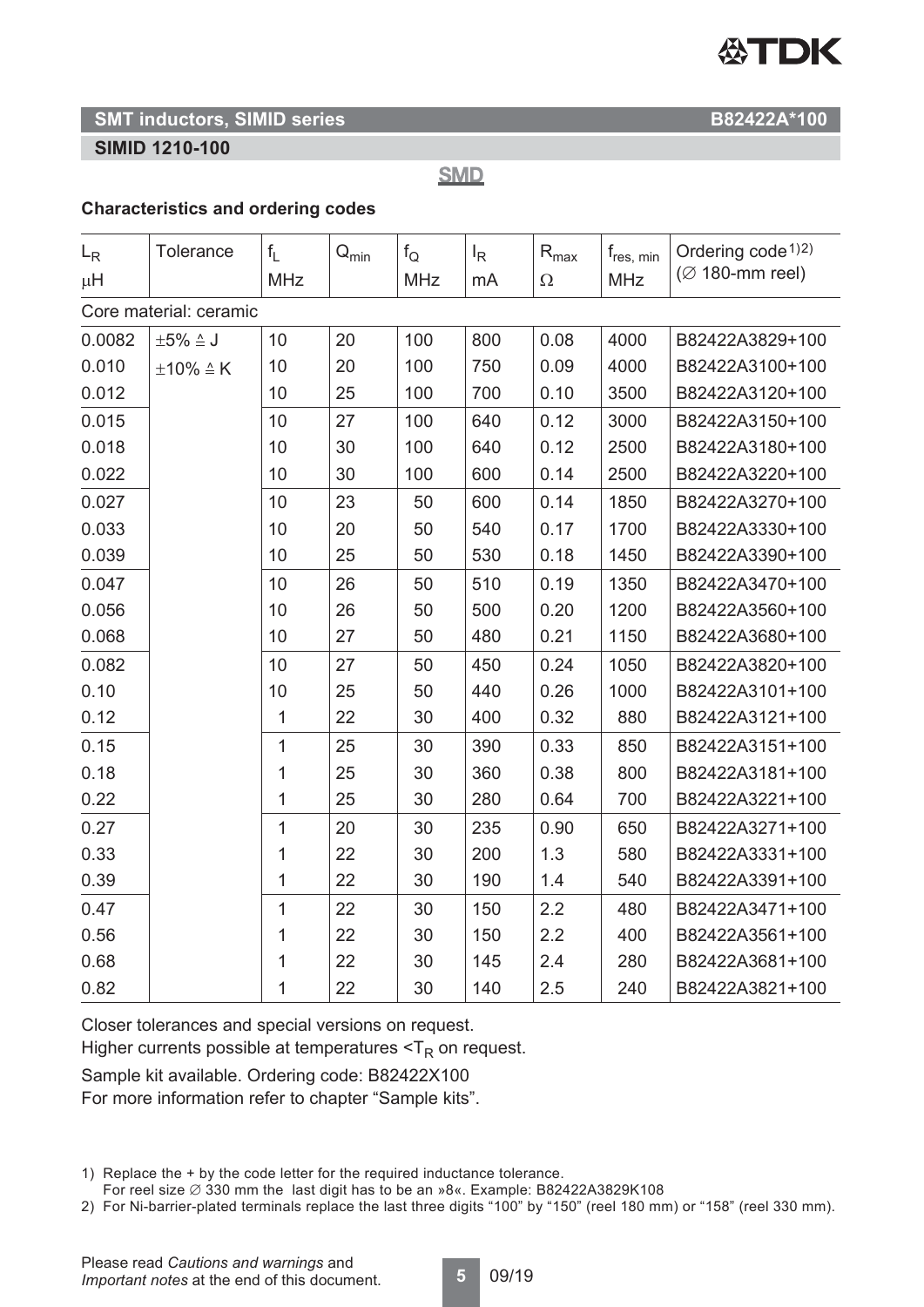# **公TDK**

# **SMT inductors, SIMID series B82422A\*100**

# **SIMID 1210-100**

**SMD** 

# **Characteristics and ordering codes**

| $L_{R}$                | <b>Tolerance</b>        | $f_{L}$        | $\mathsf{Q}_{\mathsf{min}}$ | $f_{\rm Q}$ | $I_R$ | $R_{\text{max}}$ | $f_{\rm res, \ min}$ | Ordering $code^{1/2}$ |
|------------------------|-------------------------|----------------|-----------------------------|-------------|-------|------------------|----------------------|-----------------------|
| μH                     |                         | <b>MHz</b>     |                             | <b>MHz</b>  | mA    | $\Omega$         | <b>MHz</b>           | $($ Ø 180-mm reel)    |
| Core material: ferrite |                         |                |                             |             |       |                  |                      |                       |
| 1.0                    | $\pm 5\% \triangleq J$  | $\mathbf{1}$   | 20                          | 7.96        | 380   | 0.34             | 320                  | B82422A1102+100       |
| 1.2                    | $\pm 10\% \triangleq K$ | 1              | 20                          | 7.96        | 370   | 0.37             | 300                  | B82422A1122+100       |
| 1.5                    |                         | $\mathbf{1}$   | 20                          | 7.96        | 340   | 0.50             | 270                  | B82422A1152+100       |
| 1.8                    |                         | $\overline{1}$ | 25                          | 7.96        | 290   | 0.60             | 250                  | B82422A1182+100       |
| 2.2                    |                         | 1              | 25                          | 7.96        | 270   | 0.75             | 125                  | B82422A1222+100       |
| 2.7                    |                         | 1              | 25                          | 7.96        | 240   | 0.88             | 110                  | B82422A1272+100       |
| 3.3                    |                         | $\mathbf{1}$   | 27                          | 7.96        | 200   | 1.20             | 110                  | B82422A1332+100       |
| 3.9                    |                         | 1              | 27                          | 7.96        | 190   | 1.40             | 110                  | B82422A1392+100       |
| 4.7                    |                         | 1              | 27                          | 7.96        | 150   | 2.20             | 110                  | B82422A1472+100       |
| 5.6                    |                         | $\mathbf{1}$   | 27                          | 7.96        | 140   | 2.60             | 100                  | B82422A1562+100       |
| 6.8                    |                         | 1              | 27                          | 7.96        | 135   | 2.80             | 90                   | B82422A1682+100       |
| 8.2                    |                         | 1              | 27                          | 7.96        | 130   | 3.00             | 90                   | B82422A1822+100       |
| 10                     |                         | $\mathbf{1}$   | 27                          | 2.52        | 180   | 1.60             | 25                   | B82422A1103+100       |
| 12                     |                         | 0.1            | 27                          | 2.52        | 175   | 1.65             | 23                   | B82422A1123+100       |
| 15                     |                         | 0.1            | 27                          | 2.52        | 165   | 1.85             | 20                   | B82422A1153+100       |
| 18                     |                         | 0.1            | 27                          | 2.52        | 155   | 2.00             | 17                   | B82422A1183+100       |
| 22                     |                         | 0.1            | 27                          | 2.52        | 140   | 2.65             | 16                   | B82422A1223+100       |
| 27                     |                         | 0.1            | 27                          | 2.52        | 120   | 3.70             | 15                   | B82422A1273+100       |
| 33                     |                         | 0.1            | 27                          | 2.52        | 105   | 4.50             | 13                   | B82422A1333+100       |
| 39                     |                         | 0.1            | 27                          | 2.52        | 90    | 6.30             | 12                   | B82422A1393+100       |
| 47                     |                         | 0.1            | 27                          | 2.52        | 85    | 7.00             | 11                   | B82422A1473+100       |
| 56                     |                         | 0.1            | 27                          | 2.52        | 85    | 6.75             | 9                    | B82422A1563+100       |
| 68                     |                         | 0.1            | 27                          | 2.52        | 80    | 7.70             | $9\,$                | B82422A1683+100       |
| 82                     |                         | 0.1            | 27                          | 2.52        | 70    | 10.0             | $\,8\,$              | B82422A1823+100       |
| 100                    |                         | 0.1            | 27                          | 2.52        | 65    | 11.5             | $\overline{7}$       | B82422A1104+100       |

Closer tolerances and special versions on request.

Higher currents possible at temperatures  $\leq T_R$  on request.

Sample kit available. Ordering code: B82422X100 For more information refer to chapter "Sample kits".

1) Replace the + by the code letter for the required inductance tolerance.

For reel size  $\varnothing$  330 mm the last digit has to be an »8«. Example: B82422A1104K108

2) For Ni-barrier-plated terminals replace the last three digits "100" by "150" (reel 180 mm) or "158" (reel 330 mm).

**6** 09/19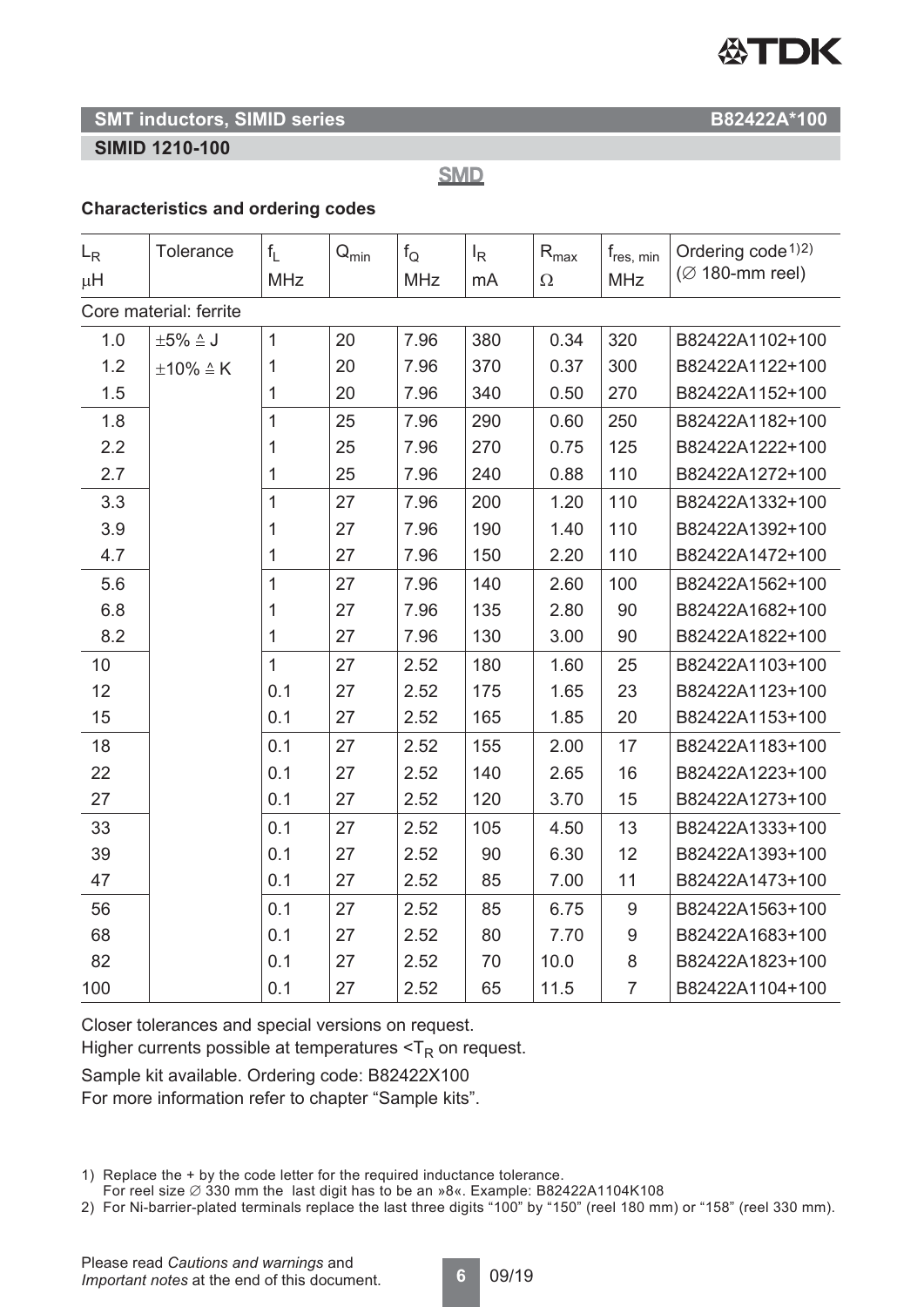

# **SMT inductors, SIMID series B82422A\*100**

# **SIMID 1210-100**

**Impedance |Z| versus frequency f**

measured with impedance analyzer

Agilent E4991A, typical values at +20 °C



## **Q factor versus frequency f**

measured with impedance analyzer Agilent 4294A/E4991A, typical values at +20 °C



**Inductance L versus DC load current I<sub>DC</sub>** measured with LCR meter Agilent 4285A, typical values at +20 °C

**SMD** 



**Current derating Iop/IR** versus ambient temperature T<sub>A</sub> (rated temperature  $T_R$  = +125 °C)



Please read *Cautions and warnings* and *Important notes* at the end of this document.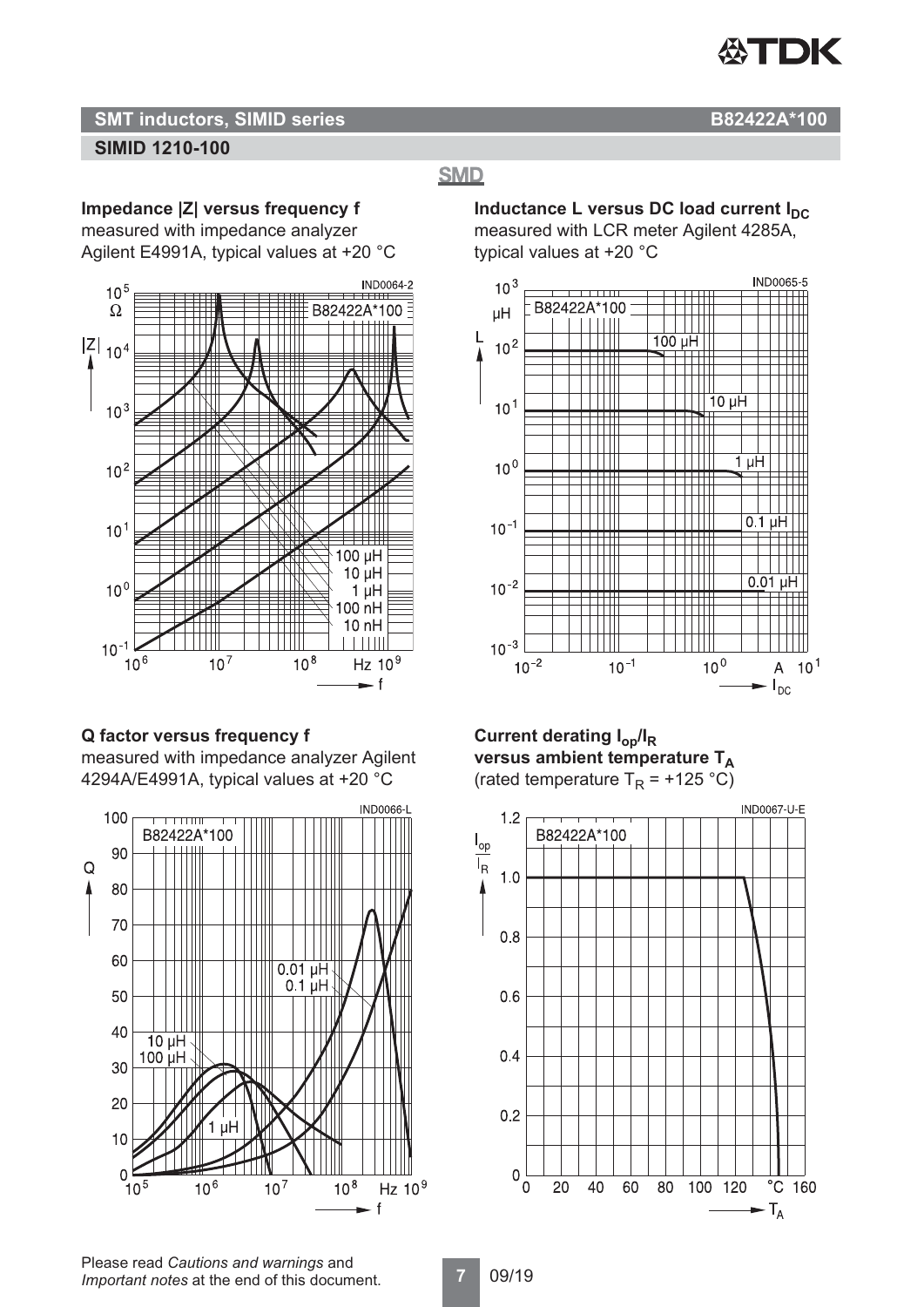

#### **Cautions and warnings**

- Please note the recommendations in our Inductors data book (latest edition) and in the data sheets.
	- Particular attention should be paid to the derating curves given there.
	- The soldering conditions should also be observed. Temperatures quoted in relation to wave soldering refer to the pin, not the housing.
- If the components are to be washed varnished it is necessary to check whether the washing varnish agent that is used has a negative effect on the wire insulation, any plastics that are used, or on glued joints. In particular, it is possible for washing varnish agent residues to have a negative effect in the long-term on wire insulation.

Washing processes may damage the product due to the possible static or cyclic mechanical loads (e.g. ultrasonic cleaning). They may cause cracks to develop on the product and its parts, which might lead to reduced reliability or lifetime.

- The following points must be observed if the components are potted in customer applications:
	- Many potting materials shrink as they harden. They therefore exert a pressure on the plastic housing or core. This pressure can have a deleterious effect on electrical properties, and in extreme cases can damage the core or plastic housing mechanically.
	- It is necessary to check whether the potting material used attacks or destroys the wire, wire insulation, plastics or glue.
	- The effect of the potting material can change the high-frequency behaviour of the components.
	- Many coating materials have a negative effect (chemically and mechanically) on the winding wires, insulation materials and connecting points. Customers are always obligated to determine whether and to what extent their coating materials influence the component. Customers are responsible and bear all risk for the use of the coating material. TDK Electronics does not assume any liability for failures of our components that are caused by the coating material.
- Ceramics / ferrites are sensitive to direct impact. This can cause the core material to flake, or lead to breakage of the core.
- Even for customer-specific products, conclusive validation of the component in the circuit can only be carried out by the customer.

#### **Display of ordering codes for TDK Electronics products**

The ordering code for one and the same product can be represented differently in data sheets, data books, other publications, on the company website, or in order-related documents such as shipping notes, order confirmations and product labels. **The varying representations of the ordering codes are due to different processes employed and do not affect the specifications of the respective products**. Detailed information can be found on the Internet under www.tdk-electronics.tdk.com/orderingcodes.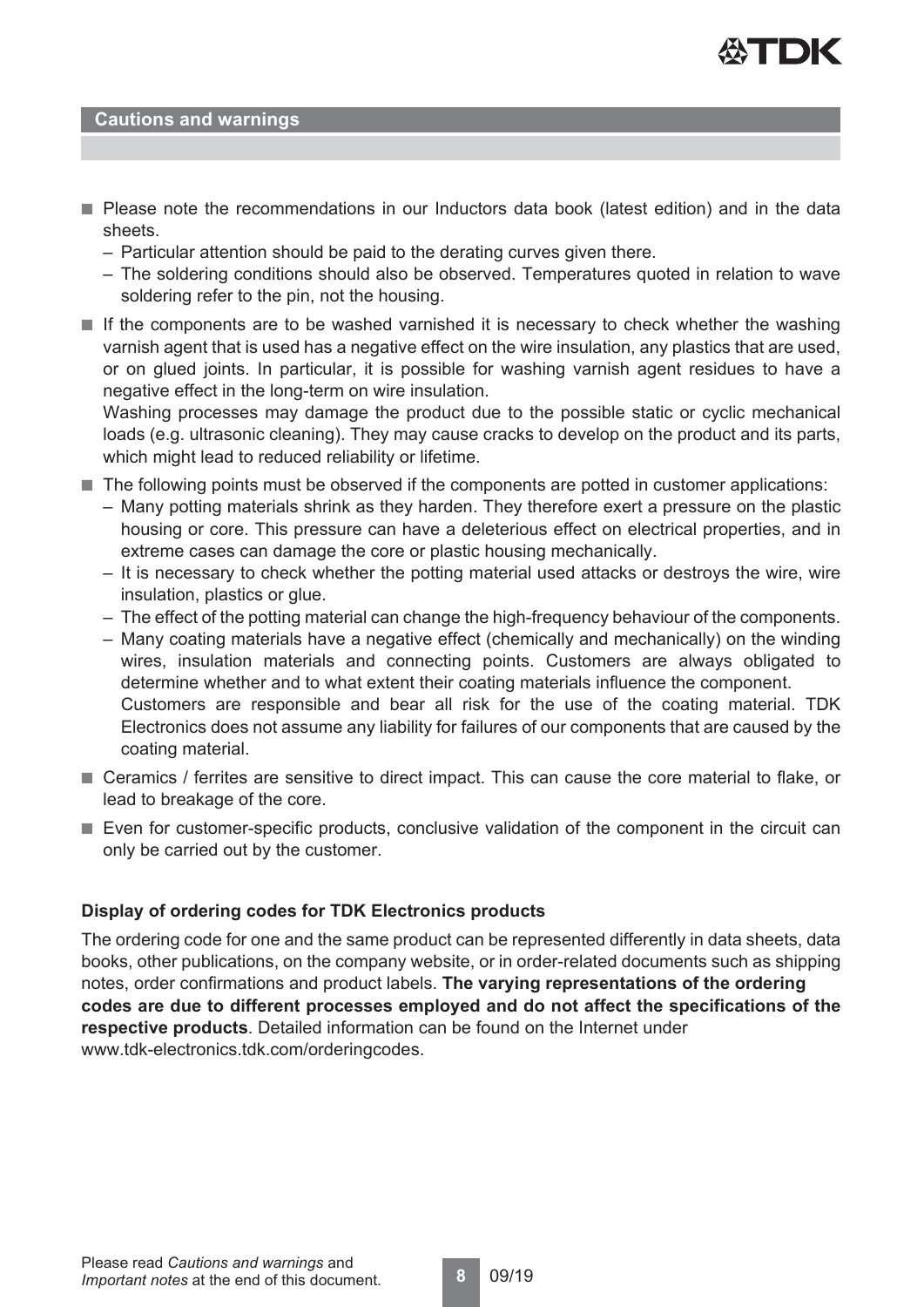

The following applies to all products named in this publication:

- 1. Some parts of this publication contain **statements about the suitability of our products for certain areas of application**. These statements are based on our knowledge of typical requirements that are often placed on our products in the areas of application concerned. We nevertheless expressly point out **that such statements cannot be regarded as binding statements about the suitability of our products for a particular customer application.** As a rule, we are either unfamiliar with individual customer applications or less familiar with them than the customers themselves. For these reasons, it is always ultimately incumbent on the customer to check and decide whether a product with the properties described in the product specification is suitable for use in a particular customer application.
- 2. We also point out that **in individual cases, a malfunction of electronic components or failure before the end of their usual service life cannot be completely ruled out in the current state of the art, even if they are operated as specified.** In customer applications requiring a very high level of operational safety and especially in customer applications in which the malfunction or failure of an electronic component could endanger human life or health (e.g. in accident prevention or life-saving systems), it must therefore be ensured by means of suitable design of the customer application or other action taken by the customer (e.g. installation of protective circuitry or redundancy) that no injury or damage is sustained by third parties in the event of malfunction or failure of an electronic component.
- 3. **The warnings, cautions and product-specific notes must be observed**.
- 4. In order to satisfy certain technical requirements, **some of the products described in this publication may contain substances subject to restrictions in certain jurisdictions (e.g. because they are classed as hazardous)**. Useful information on this will be found in our Material Data Sheets on the Internet (www.tdk-electronics.tdk.com/material). Should you have any more detailed questions, please contact our sales offices.
- 5. We constantly strive to improve our products. Consequently, **the products described in this publication may change from time to time**. The same is true of the corresponding product specifications. Please check therefore to what extent product descriptions and specifications contained in this publication are still applicable before or when you place an order. We also **reserve the right to discontinue production and delivery of products**. Consequently, we cannot guarantee that all products named in this publication will always be available. The aforementioned does not apply in the case of individual agreements deviating from the foregoing for customer-specific products.
- 6. Unless otherwise agreed in individual contracts, **all orders are subject to our General Terms and Conditions of Supply**.